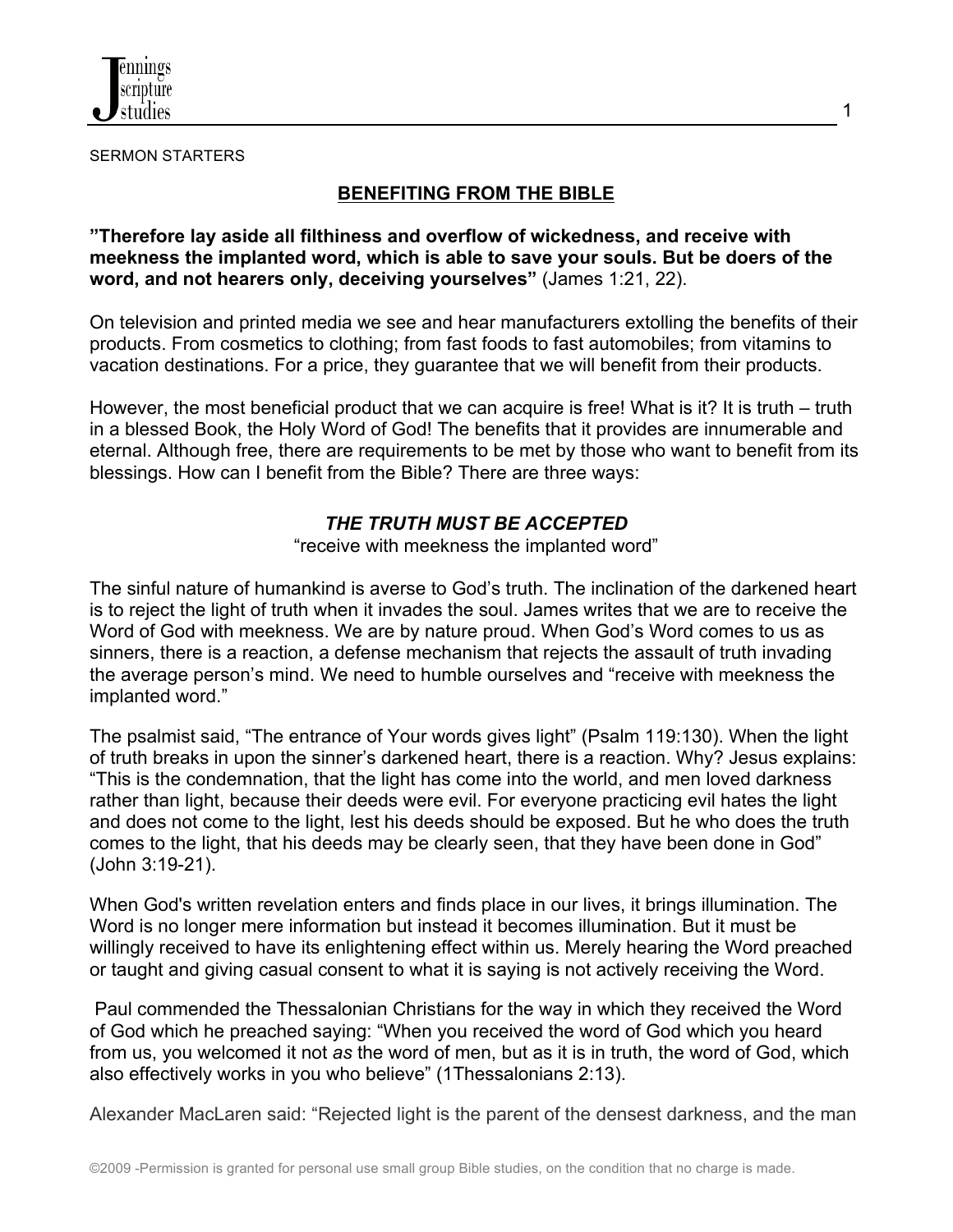

who, having the light, does not trust it, piles around himself thick clouds of obscurity and gloom." "Receive with meekness the … word."

# *THE TRUTH MUST BE ASSIMILATED*

"the implanted word"

God's Word, when received and believed, should be assimilated into every part of our being. When it is implanted, that is, has a permanent place in our lives, our total lifestyle will be affected.

**Illust.** Heart, liver, etc. transplants. Sometimes the body rejects these organs. When God's truth invades our minds we must assimilate—that is, appropriate it if we want the benefits of it. Paul counseled the Colossian Christians to "Let the word of Christ dwell in you richly…" (Colossians 3:16). If it is not assimilated then it will not touch every area of our lives. We will have only a head knowledge of truth, "a form of godliness but denying its power… always learning and never able to come to the knowledge of the truth" (2 Timothy 3:5, 7).

Illust. A preacher and a soap manufacturer were walking down the street one day. As they walked they notice how wrongly people were treating each other. The street were filled with corruption. The soap manufacturer looked at the preacher and said, " Preacher, that bible you preach must not be any good, it's not helping anyone. Look at all the filth and corruption." The preacher didn't say anything, he just kept walking. After awhile they came up on some children that were dirty and nasty. It look as though they hadn't taken a bath in weeks. The preacher looked at the soap manufacturer and said, " That soap you make must not be any good. Look how filthy and dirty these children are." The soap manufacturer replied, "Soap doesn't work unless you use it and apply it." "That's right," said the preacher, "it's the same way with the Bible. The Bible will not work unless people apply it to their lives."

## *THE TRUTH MUST BE ACTIVATED*

"But be doers of the word, and not hearers only, deceiving yourselves."

James says that the person who only hears the Word but does not heed the Word, is selfdeceived. I must venture a comment regarding many church-going Christians and the comment is this: After over 50 years of preaching ministry, it is my firm belief that the majority of church-going Christians are self-deceived. Why? They hear but do not practice—the truth just never seems to penetrate the cranium and get dispersed to their mouths, hands and feet! Their conversations are so carnal and their conduct so worldly that one wonders if they have ever been born again.

In Matthew 13 Jesus told the parable of the sower and the seed. Jesus said, the Word of God is the seed and the soil is the heart. In this parable Jesus gives us three conditions of the heart that will hinder the effectiveness of God's Word in our lives. And then He tells us about the right heart condition.

## **The Closed heart.**

This type of heart is not receptive to it. They hear the Word with the appendages on the sides of their heads but do not believe it. The devil robs them by distractions, doubts and